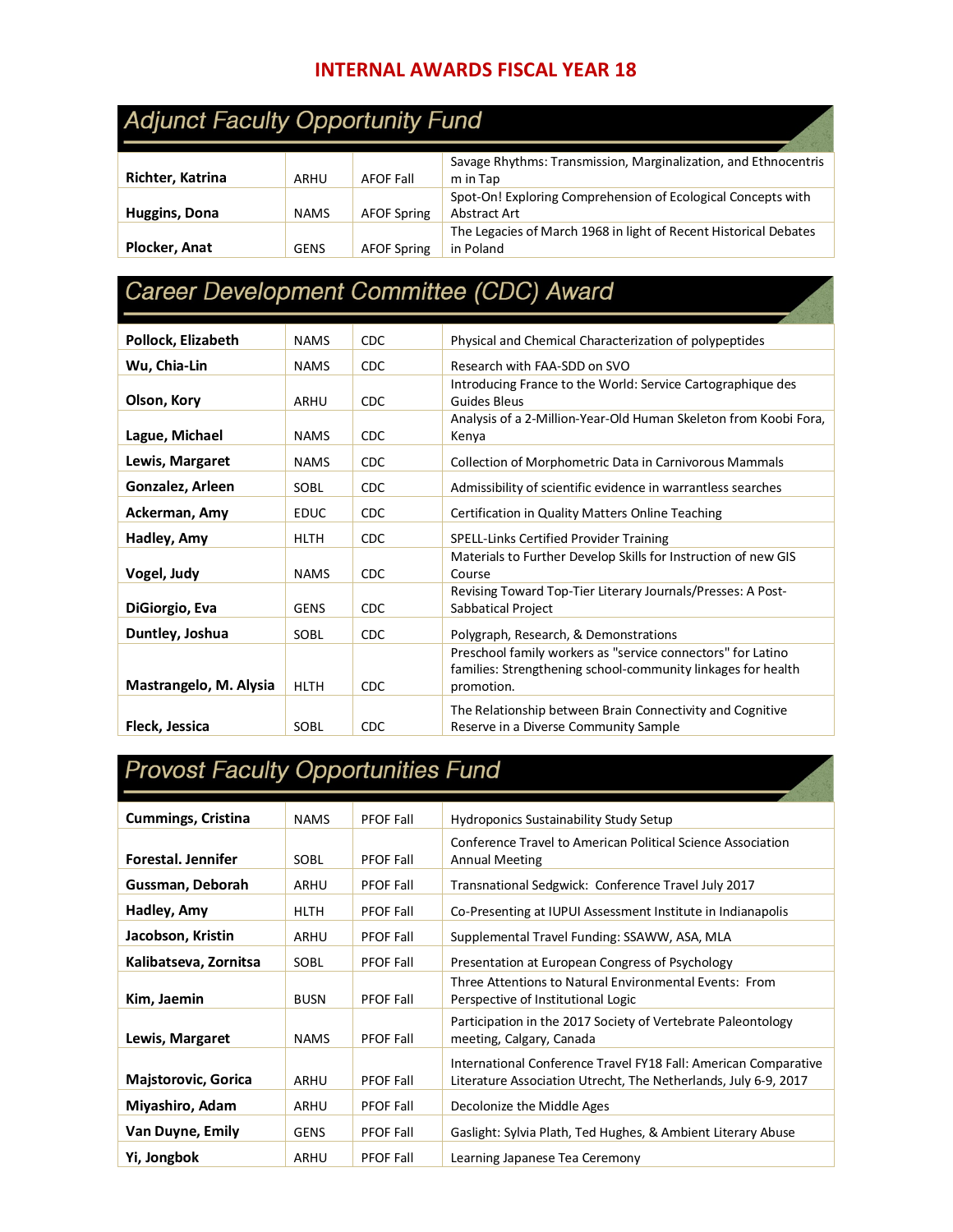|                                         |             |                    | Transformative Justice in Latin America: In Principle or in                                                                                                        |
|-----------------------------------------|-------------|--------------------|--------------------------------------------------------------------------------------------------------------------------------------------------------------------|
| Balasco, Lauren                         | <b>SOBL</b> | <b>PFOF Spring</b> | Practice?                                                                                                                                                          |
| Cicirello, Vincent                      | <b>BUSN</b> | <b>PFOF Spring</b> | Travel Support to Attend the 31st International Conference of the<br>Florida Artificial Intelligence Research Society                                              |
| Cohn, Pamela                            | <b>NAMS</b> | <b>PFOF Spring</b> | 255th American Chemical Society National Meeting and<br>Exposition                                                                                                 |
| <b>Finch, Jessie</b>                    | SOBL        | <b>PFOF Spring</b> | Stryker Identity Conference Travel & Book Chapter, Indiana<br>University                                                                                           |
| Hultquist, Aleksondra                   | <b>GENS</b> | <b>PFOF Spring</b> | Aphra Behn Europe Conference                                                                                                                                       |
| Kirzner, Rachel                         | SOBL        | <b>PFOF Spring</b> | Influencing Social Policy (ISP) Policy Teaching Institute                                                                                                          |
| Lague, Michael                          | <b>NAMS</b> | <b>PFOF Spring</b> | Presentation of Research at the Annual Meeting of the AAPA<br>(2018)                                                                                               |
| Pfeiffer-Herbert, Anna                  | <b>NAMS</b> | <b>PFOF Spring</b> | Little Egg Inlet Research                                                                                                                                          |
| Ross, Rain                              | ARHU        | <b>PFOF Spring</b> | Playout - Gender Non-conformance in Performance                                                                                                                    |
| <b>Tang, Connie</b>                     | SOBL        | <b>PFOF Spring</b> | Intellectual Disability Affected Case Judgment Differently<br>Depending on Juvenile Race                                                                           |
| Van Duyne, Emily                        | <b>GENS</b> | <b>PFOF Spring</b> | "This Is My Property:" Race, Place, & Activism in Sylvia Plath                                                                                                     |
| <b>White, Margaret</b>                  | <b>EDUC</b> | <b>PFOF Spring</b> | Beyond Partnerships of Proximity: A Cross - Â? Case Comparison<br>of School -Â? University Collaborations in Urban Field Experiences                               |
| Witt, Emma<br><b>Tredick, Catherine</b> | <b>NAMS</b> | <b>PFOF Spring</b> | Integrating Experiential Learning and Student Research across an<br>Environmental Science Curriculum Using a Comprehensive,<br>Campus-based Forest Management Plan |
| Zwick, Melissa                          | <b>NAMS</b> | <b>PFOF Spring</b> | Travel to Present at the 2018 Human Anatomy and Physiology<br>Society Conference                                                                                   |

## Research & Professional Development

|                           |             |            | From Sapphire and the Brutal Buck to Thots and Thugs: The Long-                                               |
|---------------------------|-------------|------------|---------------------------------------------------------------------------------------------------------------|
|                           |             |            | lasting Legacy and Impact of Negative Media Stereotypes on                                                    |
| Allison, Donnetrice       | <b>ARHU</b> | <b>RPD</b> | <b>Blacks' Self-Perception</b>                                                                                |
| Avery, James              | SOBL        | <b>RPD</b> | Latino Composition and State Immigration Policy: Testing the<br>Racial Threat and Racial Influence Hypotheses |
|                           |             |            |                                                                                                               |
| Chang, Chung-Fan          | ARHU        | <b>RPD</b> | Solo Exhibition at Liu Haisu Art Museum                                                                       |
| Feige, Jacob              | ARHU        | <b>RPD</b> | Screen Paintings, Free Standing Structures, and Audio Narratives                                              |
|                           |             |            | The Relationship between Cognitive Reserve and Brain                                                          |
| Fleck, Jessica            | SOBL        | <b>RPD</b> | Connectivity in African American and Hispanic Adults/Older<br>Adults                                          |
| <b>Forestal. Jennifer</b> |             |            | Political Spaces: Building Democracies in a Digital Age (Chapter 3:                                           |
|                           | SOBL        | <b>RPD</b> | "Building Flexibility")<br>Applications of Nesterov's Smoothing Technique and Difference                      |
|                           |             |            | of Convex Algorithm (DCA) for Designing Optimal Multicast                                                     |
| Geremew, Wondi            | <b>GENS</b> | <b>RPD</b> | <b>Networks</b>                                                                                               |
|                           |             |            | How Undergraduates Learn About Inequality Through Community                                                   |
| Jackson, Christina        | SOBL        | <b>RPD</b> | <b>Based Fieldwork</b>                                                                                        |
|                           |             |            | Book Project - "Troubling Islamophobia: Race and Difference in                                                |
| Kazi, Nazia               | SOBL        | <b>RPD</b> | the Terror Age"                                                                                               |
| Keenan, Kelly             | <b>NAMS</b> | <b>RPD</b> | Effect of whitening strips on collagen protein in teeth                                                       |
|                           |             |            | Development of Sunlight-Driven Water Splitting Semiconductor                                                  |
| Ki, Wooseok               | <b>NAMS</b> | <b>RPD</b> | Device Using Solution Method                                                                                  |
| Levy, Marissa             | SOBL        | <b>RPD</b> | Statistics for the Terrified Criminologist text                                                               |
|                           |             |            | Towards a mechanistic understanding of host-pathogen dynamics                                                 |
| Lind, Craig               | <b>NAMS</b> | <b>RPD</b> | in a snake population afflicted with snake fungal disease                                                     |
| Ludovich, Joe'l           | <b>ARHU</b> | <b>RPD</b> | "Grounds for Graffiti," working title                                                                         |
|                           |             |            | A Preliminary Investigation into Media reporting of Rape (and                                                 |
| Madan, Manish             | SOBL        | <b>RPD</b> | Gang Rape) in India - A Content Analysis                                                                      |
|                           |             |            |                                                                                                               |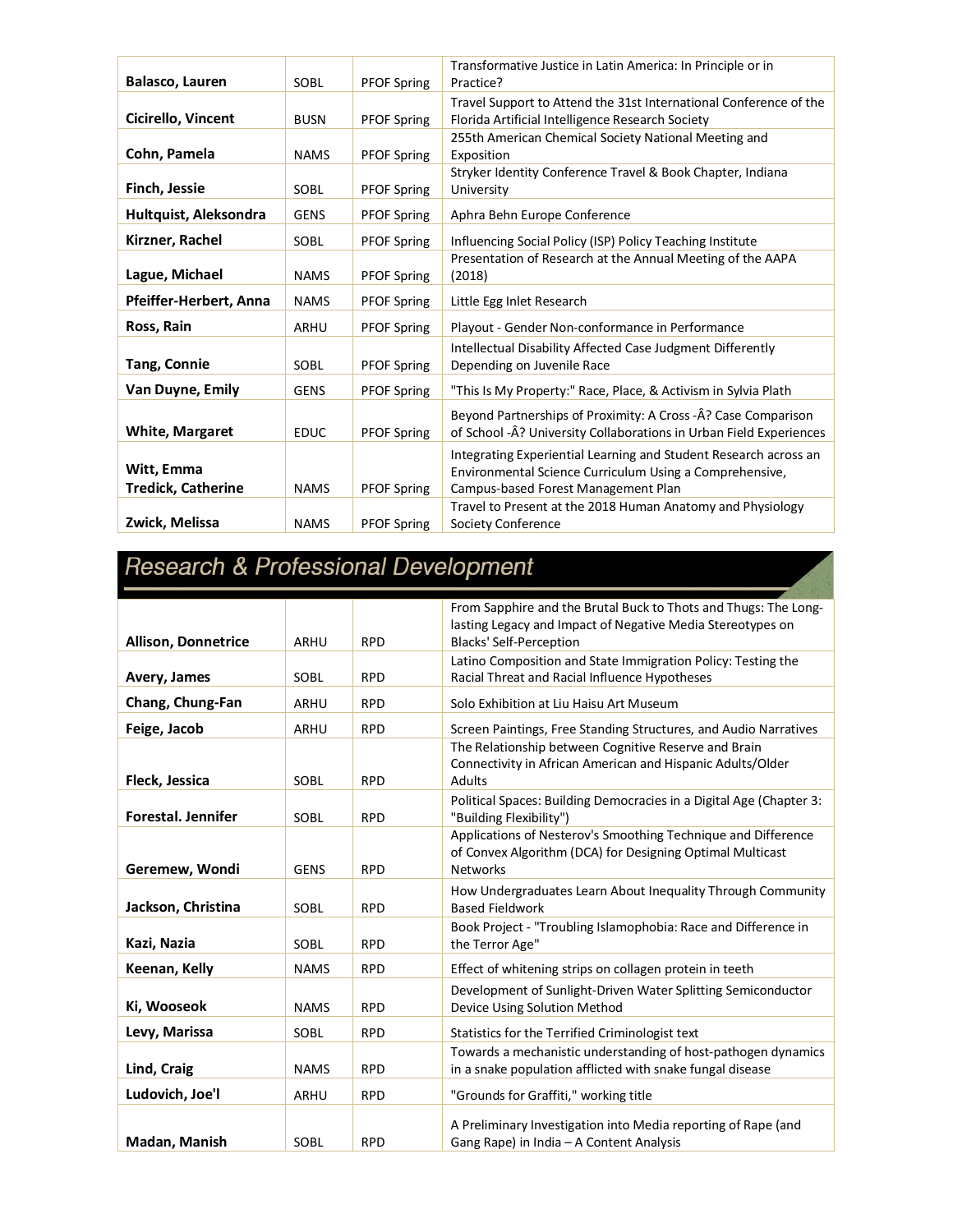| Manson, J. Russell         | <b>NAMS</b> | <b>RPD</b> | ECOSYSTEM METABOLISM STUDIES IN A NATURALLY<br>ENGINEERED RIVER IN SOUTHERN POLAND                           |
|----------------------------|-------------|------------|--------------------------------------------------------------------------------------------------------------|
|                            |             |            |                                                                                                              |
| <b>McGinnis, Patricia</b>  | <b>HLTH</b> | <b>RPD</b> | <b>WCPT Presentations</b>                                                                                    |
| McShea, Betsy              | <b>GENS</b> | <b>RPD</b> | Preparing Students for College Readiness: A Math and Sports<br><b>Textbook Project</b>                       |
| Moskalski, Susanne         | <b>NAMS</b> | <b>RPD</b> | The effects of storm on water levels and turbidity in estuaries<br>throughout the Mid-Atlantic region        |
| Padden-Denmead,<br>Mary    | <b>HLTH</b> | <b>RPD</b> | The Lived Experience of Parenting the NICU Infant Post Perinatal<br>Loss                                     |
| Pfeiffer-Herbert, Anna     | <b>NAMS</b> | <b>RPD</b> | Manuscript on methane dynamics in estuaries                                                                  |
| Pittenger, Caitlin         | ARHU        | <b>RPD</b> | Passage                                                                                                      |
| <b>Reddy, Nancy</b>        | <b>GENS</b> | <b>RPD</b> | Pocket Universe, a collection of poems                                                                       |
| Reeves, Gordan             | <b>NAMS</b> | <b>RPD</b> | Ruthenium (II) complexes of polypyridyl ligands                                                              |
| Siecienski, A. Edward      | ARHU        | <b>RPD</b> | Orthodoxy: A Very Short Introduction, a volume in Oxford<br>University Press' Very Short Introduction series |
| Tartaro, Christine         | SOBL        | <b>RPD</b> | Presentation at the International Academy of Mental Health and<br>the Law (IAMHL) Conference in Prague       |
| <b>Thompson, Christine</b> | <b>NAMS</b> | <b>RPD</b> | Contributing knowledge of larval stages to oyster restoration<br>efforts in Southern New Jersey              |
| Van Duyne, Emily           | <b>GENS</b> | <b>RPD</b> | None of That: Loving A Psychopath                                                                            |
| Wang, Jinchang             | <b>BUSN</b> | <b>RPD</b> | A Research on Computer Intelligence and consciousness                                                        |
| White, Meg                 | <b>EDUC</b> | <b>RPD</b> | Stockton Urban Teacher Academy                                                                               |
| Yang, Kaite                | SOBL        | <b>RPD</b> | Social and Vocational Factors Related to Perceptions of<br>Adulthood among College Students                  |
| Yi, Jongbok                | ARHU        | <b>RPD</b> | Research on the current state of monastic education in Tibet                                                 |
| Zappile, Tina              | SOBL        | <b>RPD</b> | Namibia's Voting Patterns in the UN System: Updating Data &<br>Submitting Article for Publication            |

|                        |             |                    | The impact of exercise on stress, fatigue, and quality of life in |
|------------------------|-------------|--------------------|-------------------------------------------------------------------|
| Sowers, Kerri          | <b>HLTH</b> | <b>RPD CR Fall</b> | individuals with primary immunodeficiency disease.                |
|                        |             |                    | Pilot: The Relationship between Cognitive Reserve and Brain       |
| Fleck, Jessica         | SOBL        | <b>RPD CR Fall</b> | <b>Connectivity Among Racial and Ethnic Groups</b>                |
|                        |             |                    | Strong Mothers for Strong Families/Madres Fuertes para Familias   |
| Erbaugh, Betsy         | <b>SOBL</b> | <b>RPD CR Fall</b> | <b>Fuertes</b>                                                    |
|                        |             | <b>RPD CR</b>      |                                                                   |
| Kazi, Nazia            | SOBL        | Spring             | <b>Book Manuscript Revisions</b>                                  |
|                        |             | <b>RPD CR</b>      |                                                                   |
| <b>Button, Deeanna</b> | SOBL        | Spring             | Family Violence & Criminal Justice: A Life Course Approach        |
|                        |             | <b>RPD CR</b>      | Identifying sublethal effects of snake fungal disease on          |
| Lind, Craig            | <b>NAMS</b> | Spring             | reproduction in an afflicted rattlesnake population               |
|                        |             | <b>RPD CR</b>      | The Impact of a Yoga and Mindfulness Program on Elementary        |
| Guenther, Lee Ann      | <b>HLTH</b> | Spring             | and Middle School Aged Children                                   |

# R&PD - SCOSA

| Yang, Kaite      |             |                  |                                                                 |
|------------------|-------------|------------------|-----------------------------------------------------------------|
| Ferri, Christine | <b>SOBL</b> | <b>RPD SCOSA</b> | Gender and Depression in Older Adults                           |
|                  |             |                  | The Relationship between Cognitive Reserve and Brain            |
|                  |             |                  | Connectivity in African American and Hispanic Adults and Older  |
| Fleck, Jessica   | <b>SOBL</b> | <b>RPD SCOSA</b> | <b>Adults</b>                                                   |
|                  |             |                  | An Exploration of Older Adults Needs for Quality Healthcare and |
| Foti, Megan      |             |                  | Successful Aging; and University Students Responses to an       |
| Cassel, Stacy    | <b>HLTH</b> | <b>RPD SCOSA</b> | Intergenerational IPE Activity                                  |
|                  |             |                  | Using Statistical Models to Analyze South Jersey Senior Adults' |
| Wei, Duo (Helen) | <b>BUSN</b> | <b>RPD SCOSA</b> | Smartphone Usage on Managing Chronic Disease                    |